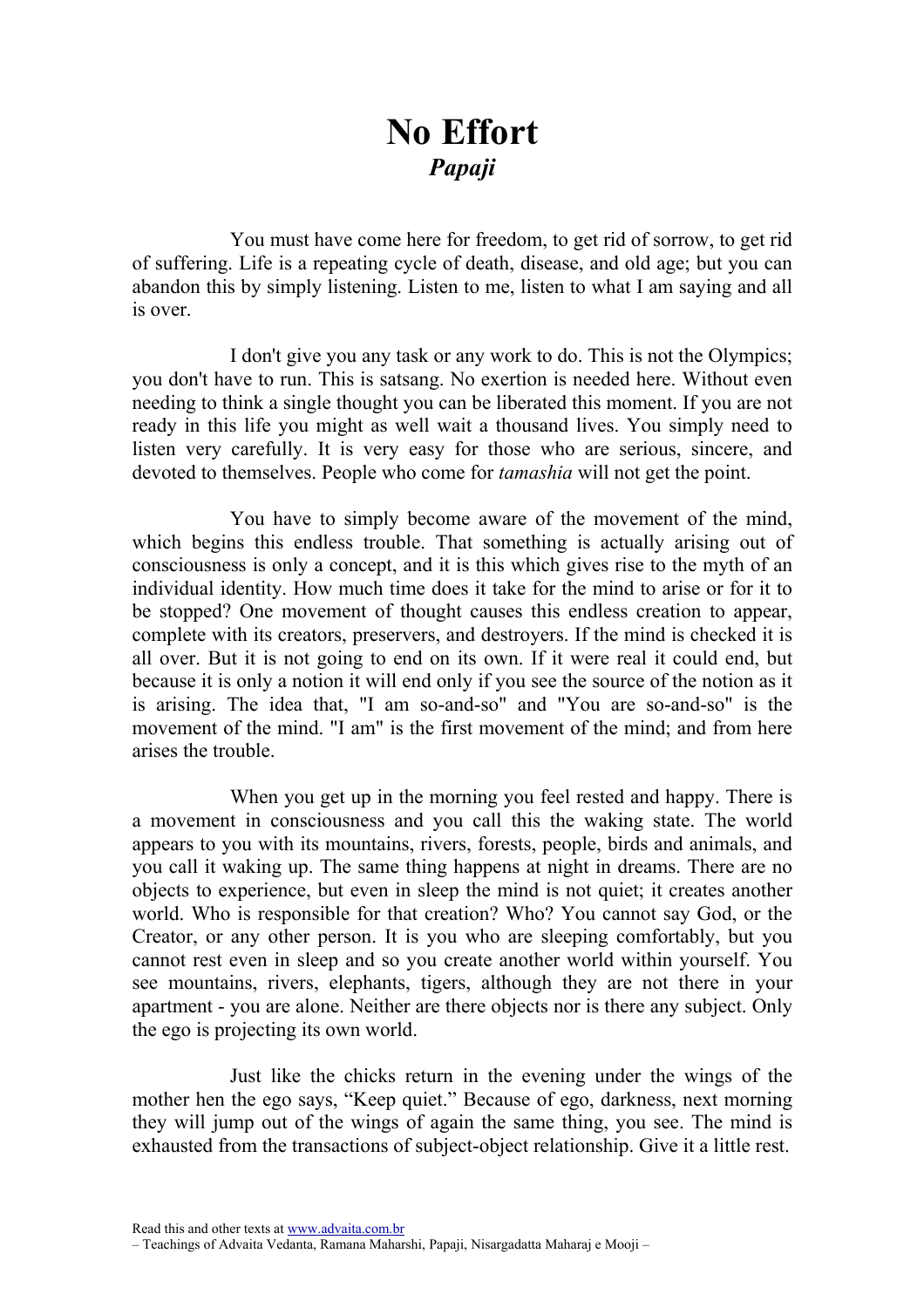Transcending these three states you will find another state where you have peace. Few people know this peaceful state of consciousness, of happiness, of bliss, of existence. Even beyond this turiya there is yet another state which a few rare ones reach and return to speak about it. In this discovery everything ends - from here all also starts. This is the substratum which has always been concealed by thoughts, from where they arise. This supreme state of consciousness is concealed by conceptual understanding itself.

If I show you a handkerchief you will see its form, its length, width, thickness, its uses, and its name – "handkerchief." You will not see the cotton from which it is made; you will not call it "cotton." If I show you this kerchief even - this is a kerchief - length, width, height, its uses, name is "kerchief". Form is this you see, but you know the cotton you can't see. Cotton is not seen. No one can say it's cotton… kerchief! If you remove the name and form you will see the cotton.

If you remove the name and form, all that you see here and now whatever you see - remove the name and form. You are in that state beyond the fourth which I described, you see. It will appear itself. It is here. That's not to be gained, it is already there. Because you are already otherwise engaged in your fantasies you have no time to look. What is concealed? You only give importance to what is seen. Importance to form and your notions, you see.

So, if you check your notion - one word - if you check your notion and intention simply for that reason. Don't allow any notion to arise or any intention in the mind, you see, for just this instant of time. What's going to happen? So this is one word. How to do it? Not to give rise. You must ask me question, why? How to do it? How not to give rise to this movement at all, you see.

So this can be done when you make inquiry… when you make inquiry into this process of movement. What is the movement going on? That's all you have got to do it. And this inquiry is enough instruction from someone, and this is enough to listen from someone. That's all you have to do as a student, and this is enough for the teacher to speak, and there's nothing beyond this to speak, and nothing beyond this to listen either. What else can you read in any book if you don't listen to this? That, I have to inquire into the movement of the mind itself - strike at the root of the mind. If you see a mango tree in the seed you don't see leaves nor the fruits but in the seed, in the small seed of a tree there are leaves, there are branches, there are flowers, there are fruits that you can't see, you see. So to see this you have to inquire. This is the minutest of the minute; may it take a millionth part of the tip of your hair. That's what is said. The millionth part of the tip so minute, so subtle it is. And only how will you reach it? You can't see with your eyes, you can't touch with your hands. Only by inquiry you are going to reach the most subtle place and it is reaching you there. Inquire.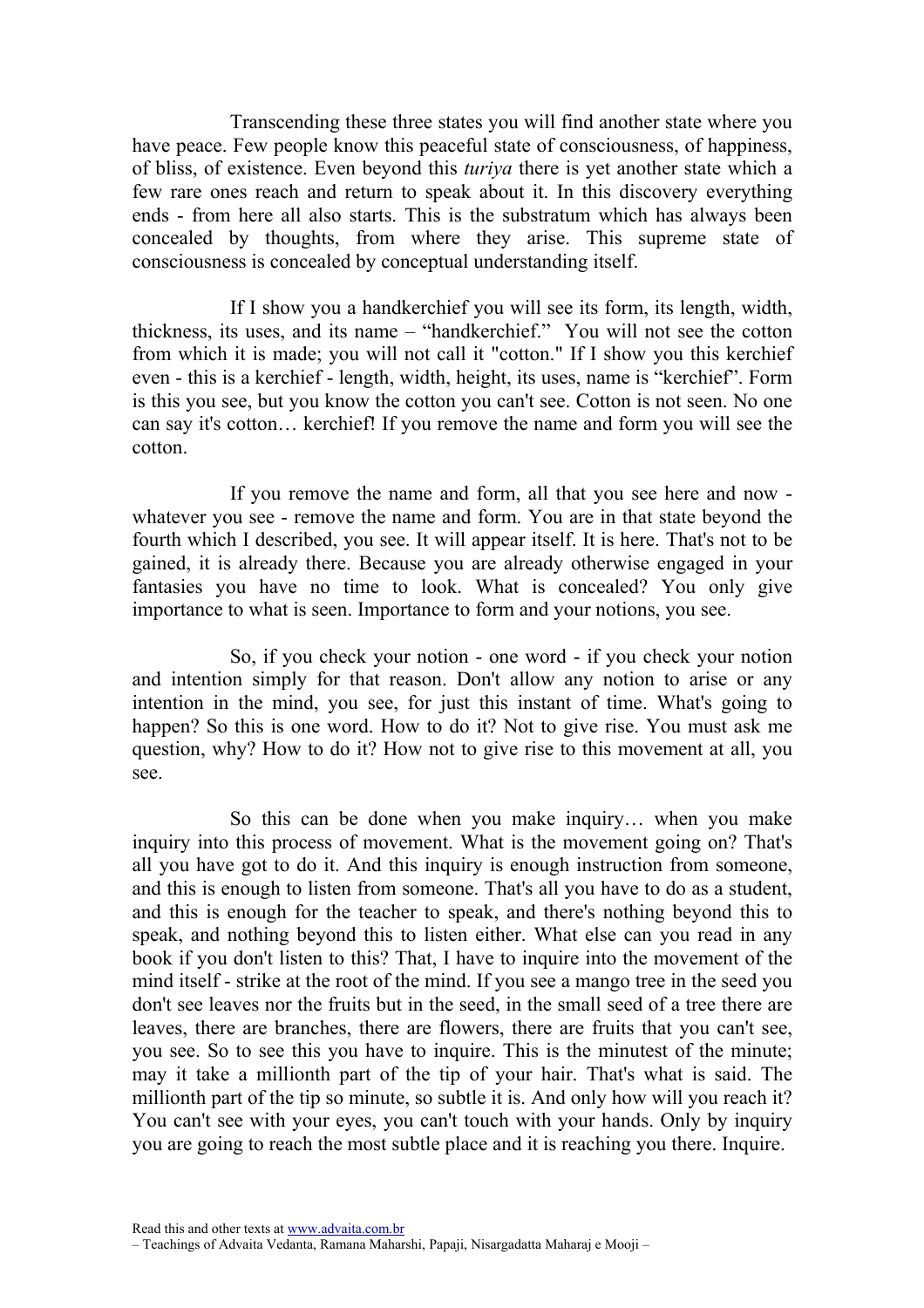This inquiry is not going to end. This inquiry is not going to end unless this subject who is inquiring is itself consumed into the inquiry. First let the inquirer consume itself into the inquiry itself, and then the inquiry will be consumed into that which has not yet been described - and you are that. Not that you are going to become something else at some other time. No, you are already that. You're not going to gain anything. Not going to gain anything, not to achieve anything, not to learn anything. If you get rid of all that you have learned till now, heard till now, read till now, seen till now, what's left? All what you've acquired is only hearsay. You have borrowed… you have borrowed from someone else. It's not your nature; it's not your true Self. You will return to your own Self and nobody knows what the Self is. You attribute Self to some particular form or name that can be seen, smelt, touched or heard about which cannot be seen or touched, that I am going to refer. So, how to do it? Simply inquire into the nature of what is seen, what this universe is, and what its origin.

Its origin is not other than your own notion because you have become first, "I am so and so," and then there is the world. There are relations and this is the world, and it's your notion. Now if you find out the substratum of the notion, the source of the notion, and how to do it? By simply inquiring, "What is the source of the notion?" Simply look down - there's no other way. You don't need do anything. Simply keep quiet and don't think. That's all. You have not to do anything.

You have not seen this moment of quietness for the last millions of years - you have never been quiet. And we are going to speak of this quietness which is your nature and which is the substratum of everything that is seen. Without this we cannot have rest. And this is what is called Freedom, Enlightenment, Wisdom, Existence-Consciousness-Bliss, satyam-shivamsundaram, whatsoever you call it - and yet it has no name. Yet it has no name not even consciousness. It is so empty of even emptiness how can you describe it?

When you see a star, you can see a star because of the skies. You can't see a star without the background of sky. When you see the universe there must be something – consciousness - which compels you to see the universe. When you see your own body there must be consciousness through which you have experience of your body. What is this consciousness? You have never before thought of it. What is the basis that you see? Even to start with your body, how this body is seen? There must be some basis through which you are aware. There must be some substratum, some source through which you are experiencing the body itself. What is that?

If you keep quiet, then only you will know it; not with the moving of the mind. If you move the mind there is body, and if you move the mind to know the cause, the source of the body, you multiply it. So, how to do it? By not doing anything; not thinking anything. Just imagine if you do not think - just to see the

Read this and other texts at www.advaita.com.br

<sup>–</sup> Teachings of Advaita Vedanta, Ramana Maharshi, Papaji, Nisargadatta Maharaj e Mooji –